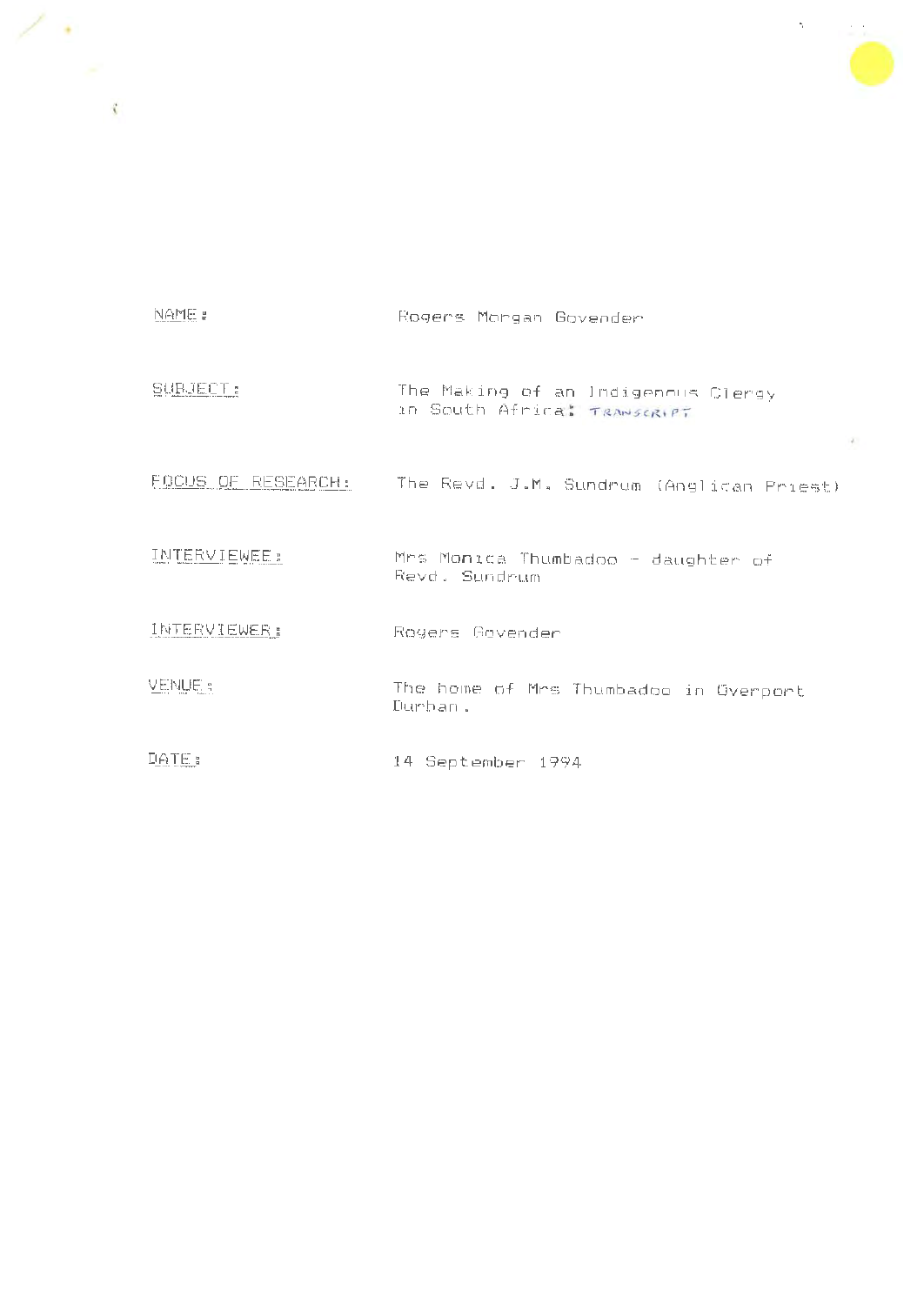TRANSCRIPT OF INTERVIEW WITH MRS MONICA THUMBADOO RE HER FATHER THE REVEREND JOHN MOSES SUNDRUM

- ROGERS Thank you for being prepared to be interviewed about your father the Reverend Sundrum who was an Indian priest 1n this diocese. Before we talk about your father, perhaps you would like to like to tell me about yourself.
- MONICA I am Monica Thumbadoo the fourth daughter of Revd. Sundrum. I was born in Pietermaritzburg where my father was priest-in-charge of St . Paul's Church. I am 67 years old and a retired schoolteacher. I have been involved in various ministries in Christ Church Overport. I am a Layminister and have been ministering at Overport for many years .
- ROGERS Monica , you are also a Laypreacher, aren't you?
- MONICA Yes. I am al icensed Laypreacher as well and I have been involved in preparing confirmation candidates. and selecting and helping to train Layministers. I lead worship, visit the sick and other duties that the priest feels necessary to give to me at times, and is not able to do himself.
- ROGERS Tell me about your children .

 $\mathcal{L}$ 

MONICA I have four daughters. The eldest Ramola lives in Canada. She has a Masters degree in English and works with the American Indians and the Canadian Police trying to work projects and programmes that can make for more sensitivity and understanding the culture of the American Indian. She is married to a Canadian and they 1 ive in Ottawa. My second daughter Camilla also has a Masters degree in 1 ibrary science from the Univesity of Toronto in Canada . She works in the library of Natal University in Durban. My third daughter Zenula is a social worker . She worked for several years as a resident social worker at Lakehaven Children's Home in Newlands Durban. She is now superintendent of Durban Child welfare. My fourth daughter Beulah l ives in Johannesburg where she works for ERA (Easy Reading for Adults) and this is a 1 ibrary thrust for the man on the street . She also works at Wits University .

- ROGERS Monica what sort of education did you have to become a schoolteacher?<br>- Where did you study?
- MONICA I studied in Durban but when my father passed away I had to find a job pretty quickly and so I got a teaching post in Clairwood . ...
- BDGERS So you were an unqualified teacher at first?
- MONICA Initially unqualified after matric and then did part-time classes and completed my T3.
- ROGERS Did you eventually become part of the Dept. of Indian Affairs? How long are you retired now?
- MONICA I did not really retire, I resigned, about seventeen years ago.
- ROGERS. How many years have you been a widow?
- MONICA Twenty two years this year .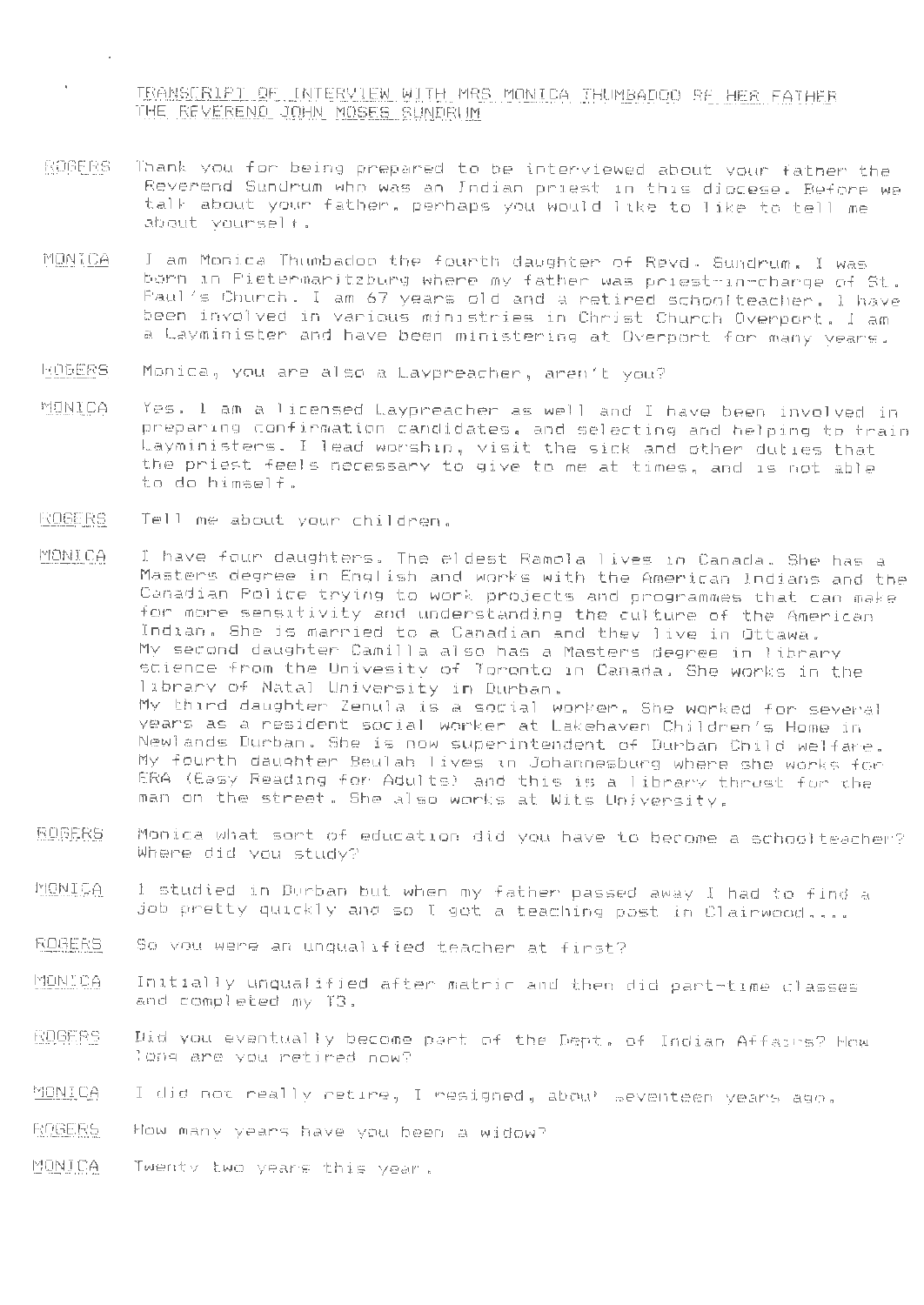### PAGE 2

- ROGER~ Won't you tell me about your father? His initials were J.M. What did they stand for?
- $N!$ John Moses

 $\rightarrow$ 

- Any significance to his surname Sundrum? 穴
- He was really Sundrum Pillai which signifies a good caste. It means 가 the Pillai's of the accountancy group. 'Karroko Pillai' meaning those who do books for people.
- Fč. Do you remember when and where he was born?
- He was born around 1881 or so. 凹
- B Did he come from a large family?
- $|\cdot|$ My grandparents were Daniel and Hannah Sundrum. During a famine in India many of the local Indians emigrated to British Guyana.
- Ā Which part of India did you grandparents come from?
- jv Madras. The story goes that on the boat to British Guyana my grandfather Daniel met Hannah and fell in love with her. Her family were also emigrating to British Guyana. In British Guyana they married.
- $\left\vert \cdot \right\rangle$ Were your grandparents christians or not?
- $\lvert \mathcal{A} \rvert$ Yes they were Anglican christians.
- $\left|\gamma\right|$ Daniel and Hannah were christian names. Hannah was a 'bible-woman' as they called her in those days. And after they had four children they went back to their ties in India. My grandfather felt that he would lose out if he didn't pick up again on his Indian culture. So he took the whole family back to India. My grandmother used to go around as a sort of evangelist.
- R So your father grew up in a family that was very involved in the work of the church in one way or another?
- Thats right.  $|\mathbf{v}|$
- $|\cdot \rangle$ Would that have influenced your father eventual decision to become a priest?
- I think so. From a young age he displayed qual 1ties of becoming a  $|\mathsf{v}|$ priest. He enJoyed going around with his mother evengel izing and because of this learnt a great deal about christianity.
- I believe that your father at some stage found himself in Mauritius. Ĥ, Was that prior to or after ordination?
- It was after ordination. 祠
- B So he was ordained in Madras?
- $\left[\gamma\right]$ He was ordained in Mauritius.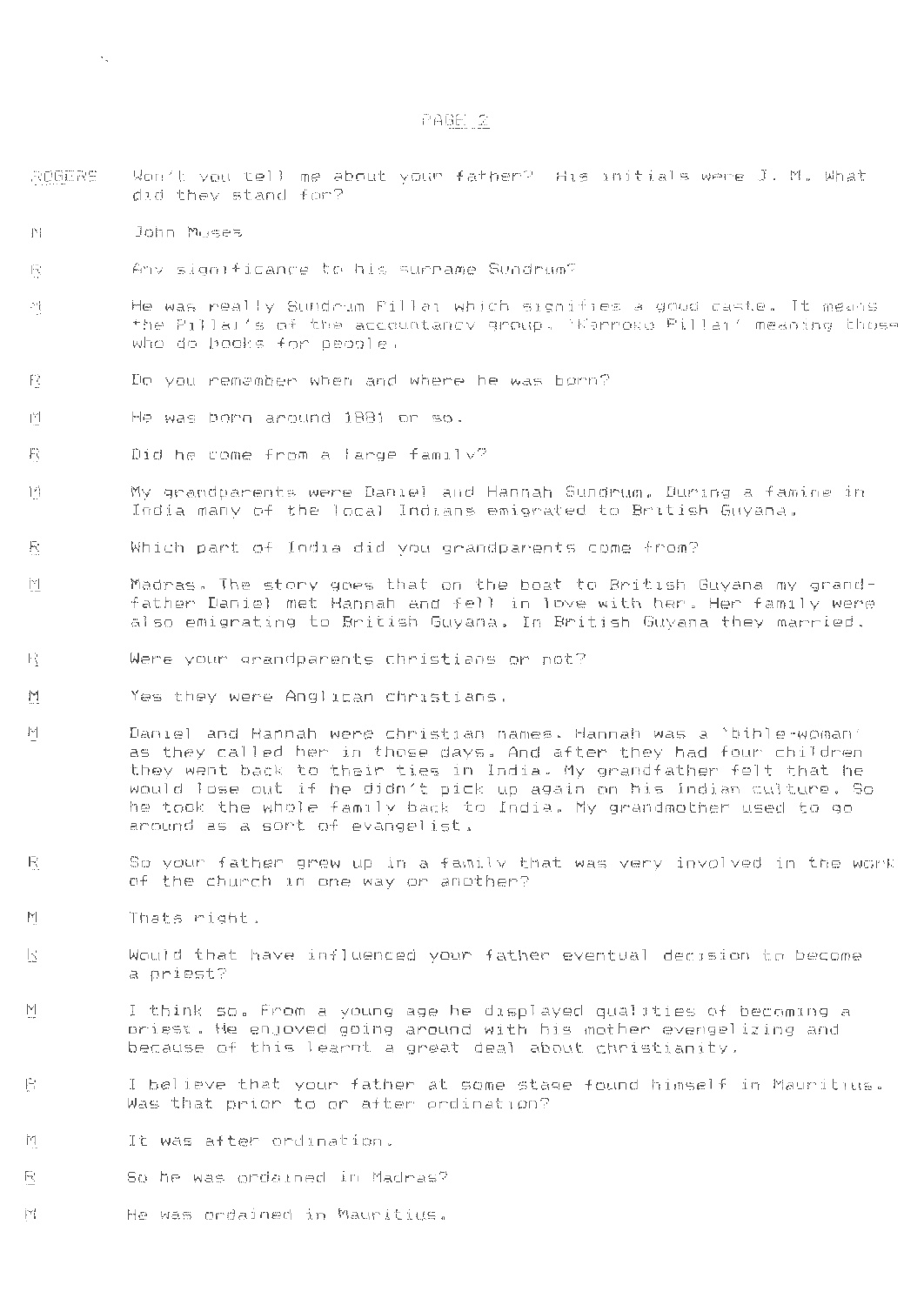## PAGE 3

R How did he find himself in Mauritius?

- He studied there. He first studied in Wesley College, Royepatta in  $\lceil \mathcal{P} \rceil$ Madras and then he went to the first Theological College for Natives and Colonial Clergy with four other students, in Mauritius on 6 January 1908 .
- 炭 Why was he unable to study fully in India?
- į∨∣ I am not sure. I am not sure whether there was a theological college in India at that time. But there was this one opened in 1908 ..• by Bishop Gregory and it seems that there were five resident students at the time.
- $\lceil \frac{1}{2} \eta \rceil$ Were those students from India or local?
- $|\vee|$ Some of them were from India .•• others were l ocals from Mauritius.
- 段 What did your father qualify with in terms of theology?
- I don't know. M

 $\sim 10^{-1}$ 

 $\sim$   $\sim$ 

- $\left\lceil \frac{m}{m_{\mathrm{B}}}\right\rceil$ When was he ordained?
- $|\mathcal{V}|$ Deacon in 1911; priested to do missionary work in 1914, in Mauritius.
- B Where did he serve?
- 团 He worked in Port Louis Mauritius, from 1911 - 1920.
- Fi Did he marry your mother at this stage, in Mauritius?
- No he married my mother in India. He went to India and I think he  $|\mathbf{v}|$ wanted to marry and come back and take up a post in Mauritius. He married and went back to Mauritius as Priest-in-charge of St Mary's Port Louis from 1911-1920.
- $\mathbb{R}$ Any children born in Mauritius?
- $\left[\mathcal{A}\right]$ The first child Louisa died. My brother Stephen was born in Mauritius. This was soon after the first world war and the influenza epidemic broke out.
- li Tell me how your father found himself in Pietermaritzburg Natal?
- $\mathcal{C}^i$ I think they fwere looking in Pmb for someone to take services in the tamil vernacular.
- For the Indian people?  $\overline{z}$
- M Thats right, in about 1919.
- $\lceil \cdot \cdot \cdot \rceil$ So he responded to an invitation from the Bishop or the dean of PMB.?
- 붙 Thats right.
- 을 Were there any other Indian clergy in Mauritius to the Natal invitation at that time?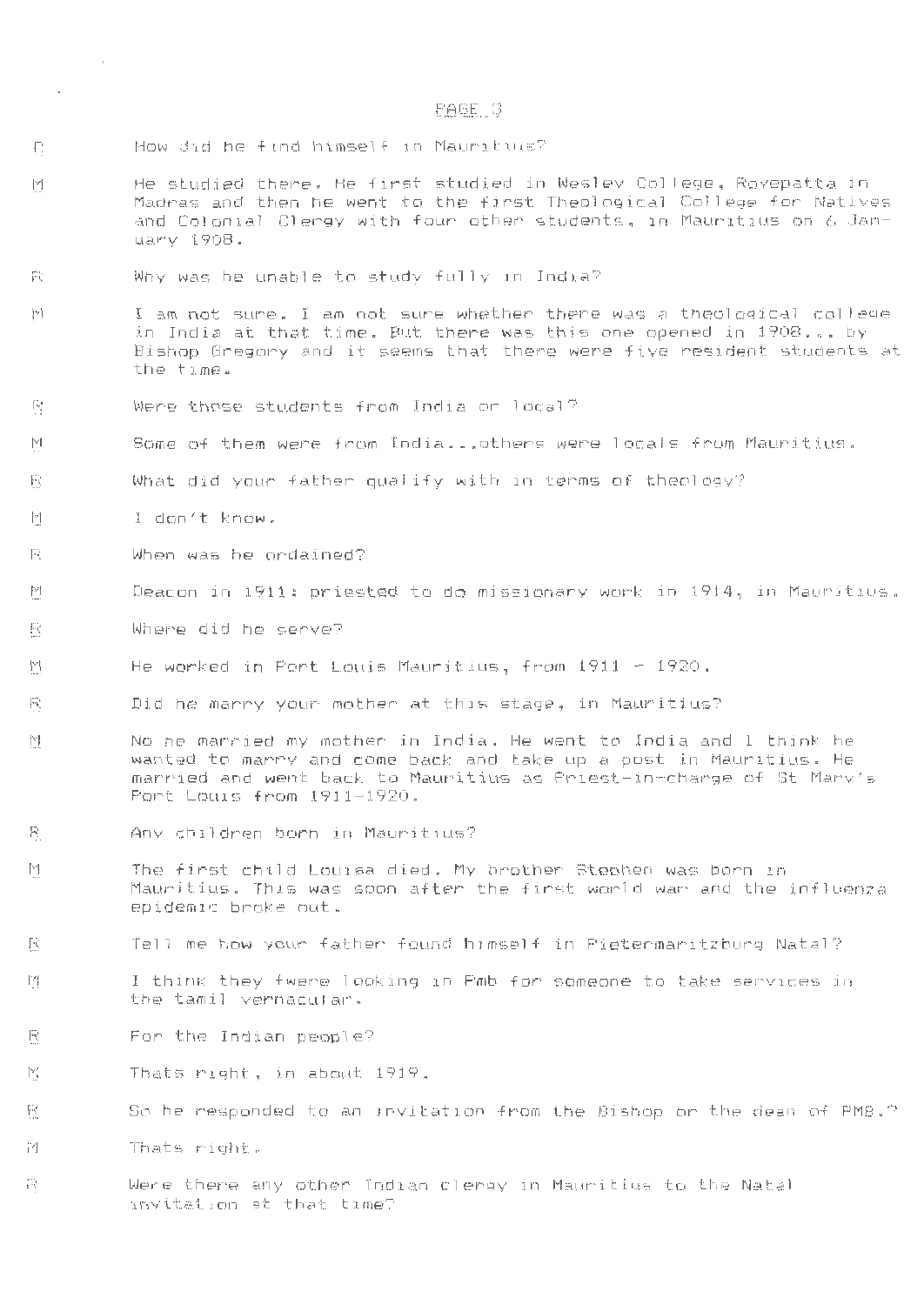- I don't think so. I know he mentioned the names of one or two of his friends . ... Revd Gamaliel 1homas, but .....
- R. How did he adapt to South Africa?

 $\sim 10^{-11}$ 

 $\mathcal{L}$ 

- t:'.! I know he seemed to have adapted very well. They talked very well of the congregation who made them very welcome in Pmb., got the home ready, got the curtains, and did up the rooms and received them very well, and he seemed to settle in St Paul's very wel 1.
- .8. I see that your father had other Indian predecessors at St Paul's . In 1892 - 1916 there was the Revd Joseph Nullathumby; in 1894 there was the Revd Simon Peter Vedamuthu; and in 1917 the Revd Koilpillai. Your father followed Revd Koilpillai.

How did your father adapt to the African people around Pmb.?

- lj I suppose he would have found them different but because my father was a very caring person I think he was just fond of everybody, especially the poorer classes. He seemed to have really reached out to them <the poor).
- .B. He worked with the poor? Mainly in the Indian community?
- $\left[\overline{\mathbf{r}}\right]$ In the Indian community.
- B. Your father spent most of his ministry in what was then known as the Indian Mission. Lets work these dates out:<br>1911 - 1920 - St Mary's Port Louis 1911 - 1920 St Mary's Port Louis 1981 Paul's Pmb. Thereafter? Where did he work?
- $\lvert \mathbf{v} \rvert$ He was transferred to St Aidan's Mission in Durban. He worked there  $from 1929 - 1943.$
- B. So he died whilst still active in the ministry?
- $\lbrack \forall \rbrack$ Thats right.
- $\left| \begin{smallmatrix} 0 & x \\ x & y \end{smallmatrix} \right|$ Can you say how he died?
- $[\forall]$ There were no cars in those days and they had to walk and catch their buses and I believe a few months before he actually died he went up to see some parishioners in Rossburgh (St Michael's Church). And he walked up a hill and came back with a slight facial paralysis. He overcame that but at the end of that year he had a heart attack and died. The strain of travel, walking, walking up-hill and down-hill visiting sick parishioners, in Sydenham, Merebank, as well as Durban.
- B. How did your father dress as a priest?
- t:'.!. Always a black suit and clerical collar except when he was on duty when he wore the necessary robes.
- .6. How did the local Indian people in PMB. and Durban respond to him?
- $\left|\mathbf{v}\right|$ Very wel 1 •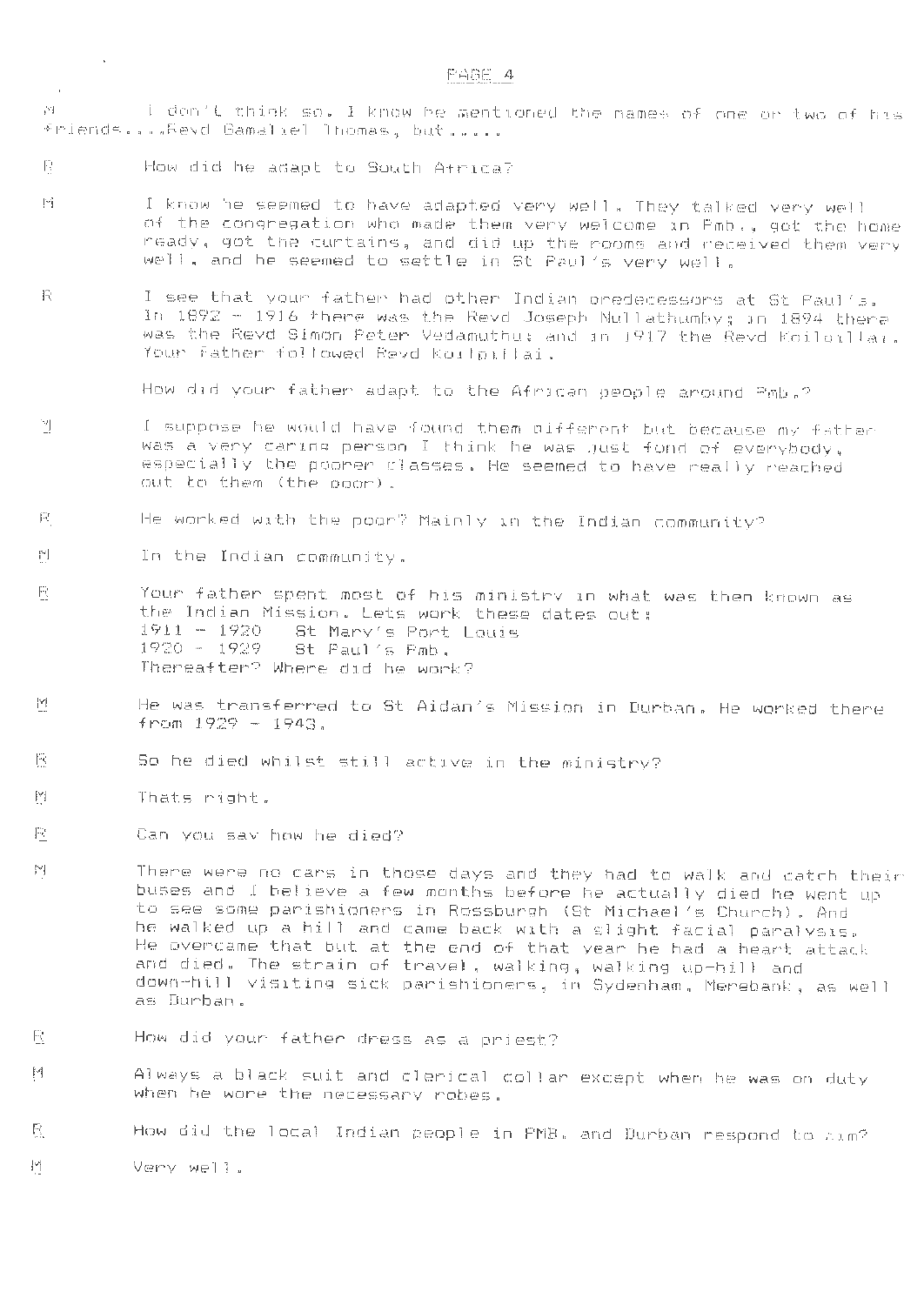- R Found himself at home here?
- $\left|\mathcal{V}\right|$ He did because I suppose one of the main reason is that they all spoke tamil. He was quite comfortable in a tamil speaking society.
- 8. So he communicated very much in tamil?
- $f'$ . Very much. He conducted services in the church in tamil
- B. Tamil liturgy?
- $\left\lceil \mathbf{r} \right\rceil$ Yes.

 $\mathcal{A}$ 

- B. Where would this liturgy come from?
- $\left[\forall\right]$ He brought his books with him.
- Conducted the Eucharist in tamil?  $\mathbb{R}^*$
- $\left\vert \mathbf{v}\right\vert$ In tamil. Beautiful....
- p Sermons in tamil?
- M Yes. Ancl pastoral work mainly in tamil.
- fe Was there a prevalence of tamil speaking Indians?
- $|V|$ Yes.

B.

- Perhaps it was easy to convert tamil speaking people? Tell me R about his relationships with people of the Hindu community.
- M. He had very good relationship with most of those who were not christians at the time in Duurban. I know he belonged to the Benevolent Society, which is a cultural, charitable society . He did a lot of work in his spare time, with the Durban Indian Child Welfare Society as well. Because of this he mixed with a lot of people of other faiths , including people in the Muslim and Gujerati communities .
- 13. He was able to mix very easily?
- $\left\lceil \mathbf{V}\right\rceil$ He was a very good friend of Manilal l Gandhi who was the son of our Mahatma. And our Manilall 's daughter actually came and lived with us for a while so that she could learn to speak English, because when she came from India she spoke Gujerati all the time and just to get her out her shell •
- 13. Was you father able to speak English?
- $\lbrack \triangledown \rbrack$ Yes. He conducted services in Tamil and in English.
	- How did he relate to the colonial attitudes in South Africa? Did he have any problems with them?
- .M. He could have had problems in personal ways because he was a very strong person? with princplesand as much as he would have liked to go along with the colonial kind of thinking, I don't think he would have allowed that to take over and dominate his life as a minister. Because I know, he worked with the Revd. William Satchell and he did a lot of work between these three churches.

# PAGE 5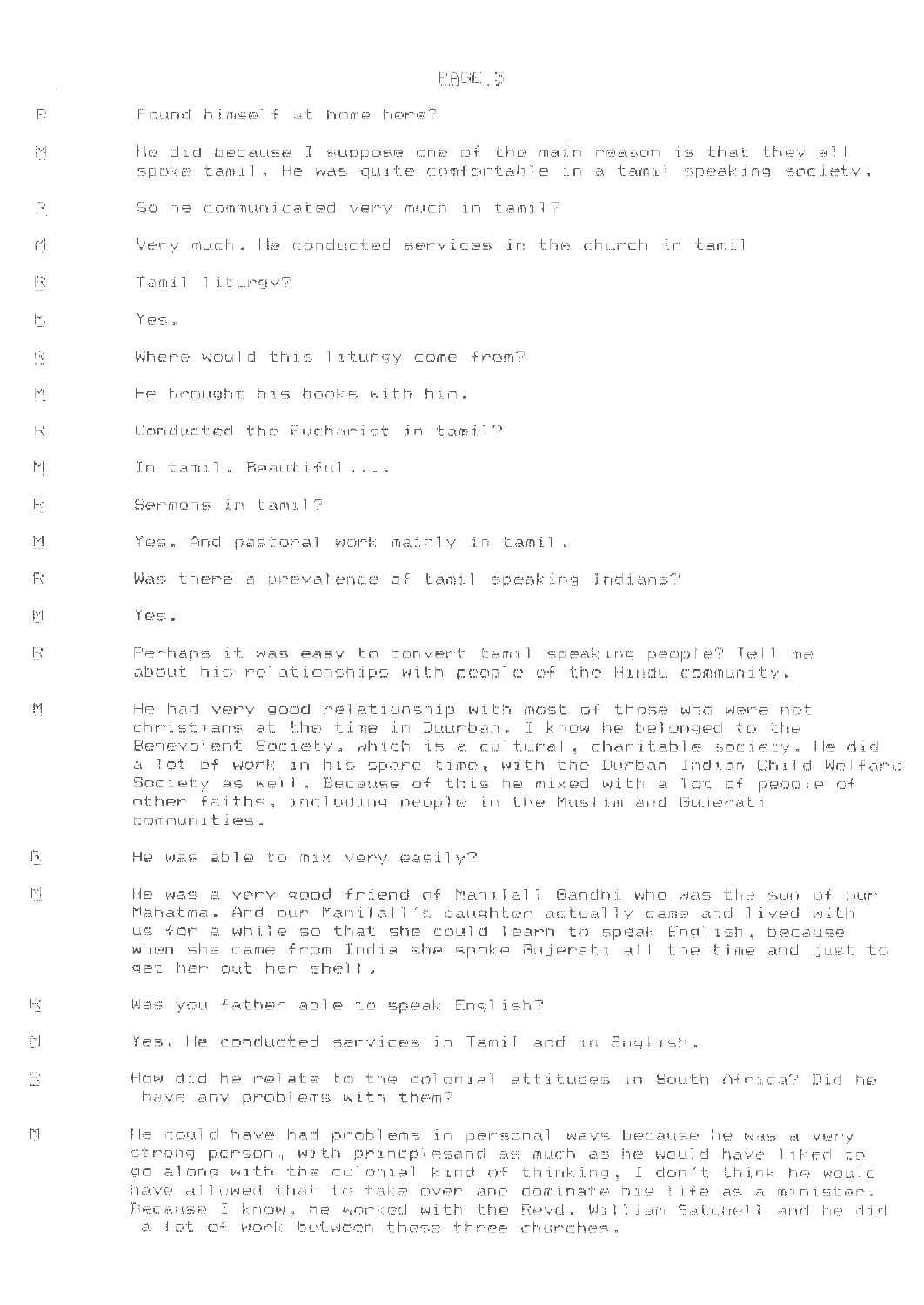## F'AGE 6

.•.. But I know at times there was tension because of the colonial attitudes . . ... No big problem but that must have been a hurtful situation (not recorded).

- B. I notice that he was invited ta a very important position to be rector of a parish of nine years. Any comment?
- $|\mathbb{P}^2|$ I think he did his very best at St Paul's. He had the assistance of some of the lady missionaries there. There was Esther Payne Smith, and Miss Badham . There was an orphanage that Miss Badham was ind charge of. There was a school opened under Esther Payne Smith's name . My father seemed to be working well with these ladies. In 1915 the church included Richmond , Newcastle, Greytown, Estcourt. It became quite demanding for him. St Paul's also included Howick, Ladysmith , Dundee, Glencoe, Dannhauser. etc. He conducted services once a month in these places.
- $|\tilde{\cdot}\rangle$ Did he have any involvement in the wider church or the diocese? Did he hold any positions in the diocese?
- $|\cdot|$ Not that I know of.

 $\Delta \sim 1$ 

- Tell me about his ministry generally . What was his ministry 1 ike?
- M He was a good preacher , great love for the poor . He would go out of his way to help the poorer members of his congregation.
- R Were there many poor people in his parish?
- $\mathbb{M}$   $\blacksquare$  . Yes. He also encouraged some of the younger boys in Pmb to train as altar boys. One did become a priest the Revd J.C. David, who went to study in Ceylon.
- B Revd David seemed to have arrived at St Paul's as a priest about the twenty years after your father left St Paul's. Can you comment on the fact that another Indian priest was only ordained nineteen years after your father arrived?
- tl I really don't have a reason. I was too young. I think they were always encouraged. The youth were encouraged . Those who were interested in becoming altar servers and I said Revd David and in Durban the Revd James Francis were two who responded to that encouragement.
- Ĥ, I notice that after your father left Stpaul 's in 1929, the next ten years saw the Revd Spooner as rector of St Paul's. Any Indian candidates during that time?
- $|\mathbf{v}|$ No .
- B. Would you say that your father was an evangelist?
- lj Yes .

 $\left\vert \mathbf{x}^{\prime}\right\vert$ 

Đ,

B. He make many converts?

> Yes he did in Pmb and in Durban. I only remember this as a child because it was not a very popular thing to go around and evangelise people, especially the largest community in Durban was the Hindu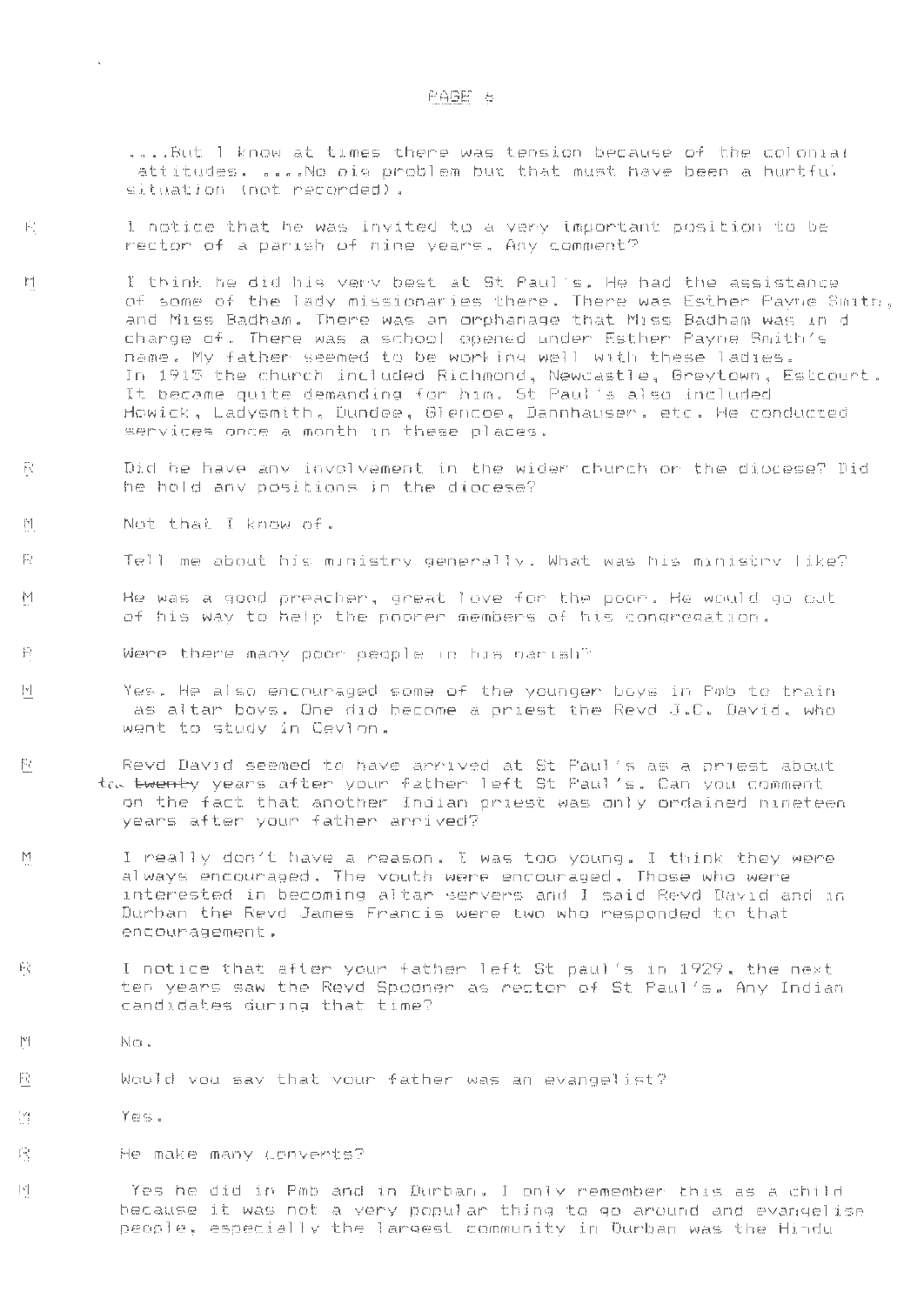$\mathbb{R}^{-1}$ So it was not something that people liked?

 $\mathbb{P}^q$ 

- Thats right . If there was someone interested in marrying a nonchristian, he would then convert person. It was then as a child that I remember comments being made about christians coming and evangelizing their people . But under these circumstances (marriage) I think quite a lot of converts were made.
- $|\mathcal{C}_\chi|$ Would your father have a rule or prerequisite that both parfties had to be christian to be married?
- tl He would have said that in very firm terms. Stanley Naidoo's father being one . He had to convert to christianity to marry. The home (girl's) in Pmb had to close because of financial difficulties and the girls were sent to various members of the parish and several came to our house because my father was a priest and he had to find homes for them after that. Two stayed with us, Rhoda Naidoo whose father was a kind of catechist. When they came looking for a bride from Umkomaas this family came to us. There was this very nice young man, an extremely nice young man, but my father made sure he converted him before he married Rhoda (Stanley Naidoo's mother) .
- $\mathbb{R}$ This practice is changed in Indian parishes today. Non-christians marrying christians are not compelled to convert but have to agree to baptizing their children and required to allow the christian spouse to worship Christ. Any comment compared to your father's time?
- I think they were very staunch christians, my father and his W contemporaries. I don't think they would have looked lightly on anyone marrying a non christian or a Hindu for that matter. I married a non-practising Hindu. i don't know what my father would have done had he been live!
- $\mathbb{R}^{\mathbb{Z}}$ You married after your father died?
- $\vert \mathbf{v} \vert$ Yes. My mother had quite a few difficulties. She had to be interviewed by Bishop leonard Fisher and he advised against my marriage, and I remember Revd James Francis came home with some forms they required my future husband to sign that the children would all be baptized and confirmed.
- $\mathbb{R}$ I want to observe whether the prevazil ing attitudes of the white missionaries perhaps crept in as it were , because you said that Bishop Fisher also advised against your marriage to a Hindu. Did the white Anglican missionaries adopt a similar stance as your father?
- tl Oh yes I believe that strongly and their attitude was definitely that you became a christian if you wanted to marry a christian.
- $\mathbb{R}^{\mathbb{N}}$ During his time at St Aidan's your father worked with Revd Satchell. Were there arny other clergy on the staff at that stage? Just an observation . . . .. your father came to Pmb because of the need for a priest to minister in the vernacular and the need to minister to the indigenous Indian congregation and yet he was replaced in Pmb by the Revd Spooner who served at St Paul's for ten years frorn1929 - 1939 . From 1939 - 1947 the Revd W.T . Langley was the rector of St Paul's. White clergy replaced your father who came to assist Revd Satchell.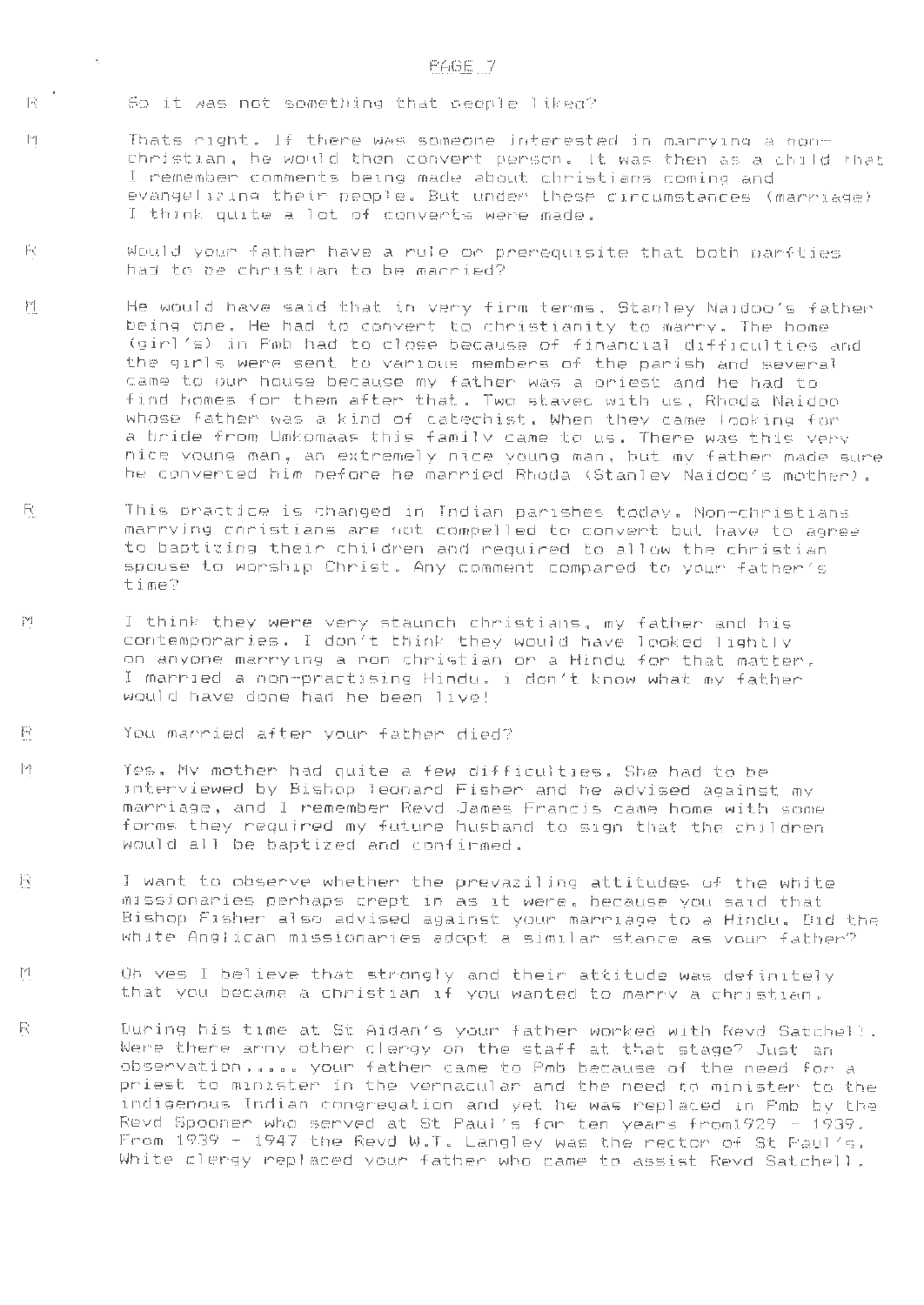- St Aidan's Mission had three churches to run, two schools, and the hospital . I don't think the Revd Satchell could have managed that by himself. He definitely needed assistance.
- Did your father's successors in Pmb speak tamil?
- i  $\alpha$ I don't think so, but I think the congregation was able to speak some engl ishby then. They had attended school and the children of the congregation in my father's time were all educated.
- Dis your father at any time get to be 1n charge of St Aidan's or -FP always work under Fr . Satchell?
- $\left\lceil \frac{w}{2} \right\rceil$ No, he always worked under Fr. Satchell
- B. Any reason for that?

lj

-É c

 $\sim$ 

- $|\mathbf{v}|$ I think iat was because there were over three churches.
- G. How did the local parishioners relate to your father and Revd Satchell, being white?
- $\mathbb{C}$ ) (Some) difficulties and conflicts at I think there were  $\lfloor \frac{\ell}{2} \rfloor$ certain times because the Indian of that time and even now did not lose the this stage] colonial mentality.
- B. What do you mean by that?
- $|\mathbf{v}|$ I mean they would prefer to go and confide and seek advice of a White priest. They just believed that a white priest would know it all .
- Based on what? -12
- $\lvert \mathbf{v} \rvert$ Colonial mentality where you looked to the white man. I grew up in that kind of society.
- B. Does that attitude still prevail today?
- $|v|$ To a large extent. It is very difficult in an Indian parish for parishioners to really discuss openly or differ in opinion with a white priest if he were their rector. It happens over and ever again.
- 13. What would be your hope to rectify or to educate people in terms of this particular problem of relating to White and Indian clergy?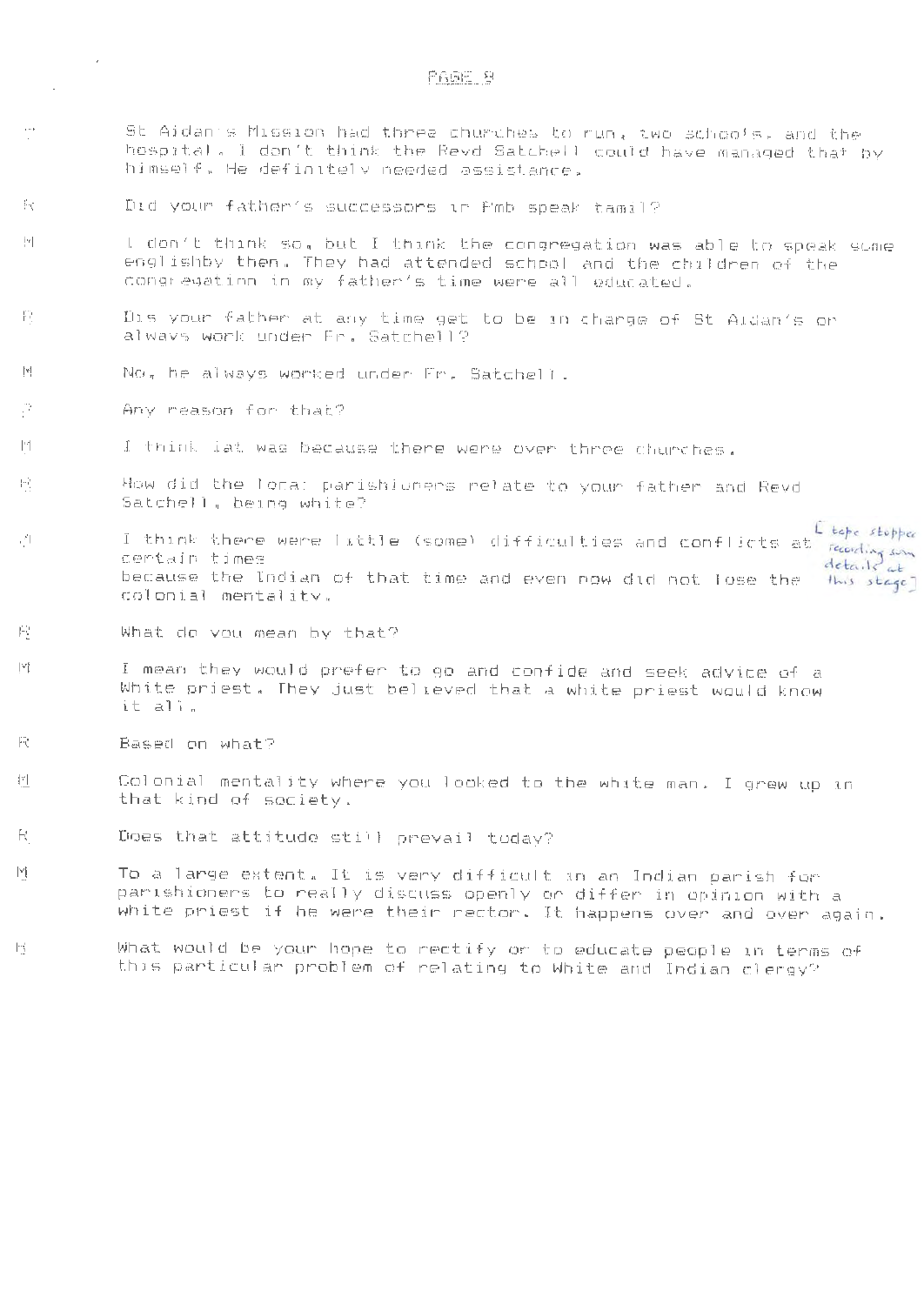## $Page 9$

..

 $\sim$ 

tn.

I would hope that the younger generation, the more educated ones, who think for themselves and are not really influenced by their parents, who come from that kind of colonial era, I think I would encourage them to speak up at meetings, get onto councils, and really give their opinions about what they feel, because right now I feel there is that silence when they should speak out. And they are quiet in a meeting or vestry meeting when the (White) priest is speaking . And if there are a few, if I may use the word, arrogant young men who want to run the church intheir own way, dominating the vestry meetings and even if the White priest is not more stronger there can be conflicts. And I find in situations like that the general members of the congregation don't stand up and speak out . They will tell you what they felt after the meeting. That doesn't help .

- fi There tends to be a move towards cross-cultural appointments of clergy to parishes these days. In some our Indian parishes **we** have had White clergy being appointed as Rectors. I am sure that you may be aware that in Indian parishes where they have Indian Rectors, these parishes tend to give them a very rough time. Any comment on that?
- $\left\vert \omega\right\vert$ My first comment on that is that they have not lost their colonial mentality. Maybe they not educated enough some of them. The educated ones , it seems, usually withdraw from the church situation. If they stayed in, maybe they would contribute . But quite often you will find that the ones who are graduates and who think for themselves give constructive opinions are not there in council meetings and not there in church situations. And you find that the older ones fall into the very same trap by being silent and by allowing the few dominant people to take over.
- How can we empower our people as well as our clergy to minister F¢ in so-called Indian parishes, and conduct their lives in a way that is not placed them in a bad light as compared when White clergy are in authority in their parishes?
- $\vert \mathrm{V} \vert$ A deep question . But I don't think the situation is hopeless. The age range is very important here . The young mothers and fathers between the age of 25 to 40 can have a very big say in the life of the parish. Quite a lot of them, if they are graduates they seem to keep away, and the older members and the younger ones are in the parish. Their contribution is not as constructive as it would be had these, the middle group, gave their support to their church. To encourage the priest, whoever he is, White or Indian, to try and draw these people who are sitting in the pews and not giving their opinions and not getting involved in any way but are getting involved in things outside of the church. They should be drawn in and used constructively for the growth of the whole body. But it doesn't seem to happen . I think one of the greatest failings here is desire for power. Taking roles in the church doesn't seem to be spiritual any more . It is so very secular. If you want a certain role or position in the church, then for that particular meetings where the elections are done (vestry meetings) you can bring your whole family who never even comes to church , but they are present to gather votes for you. That is very wrong.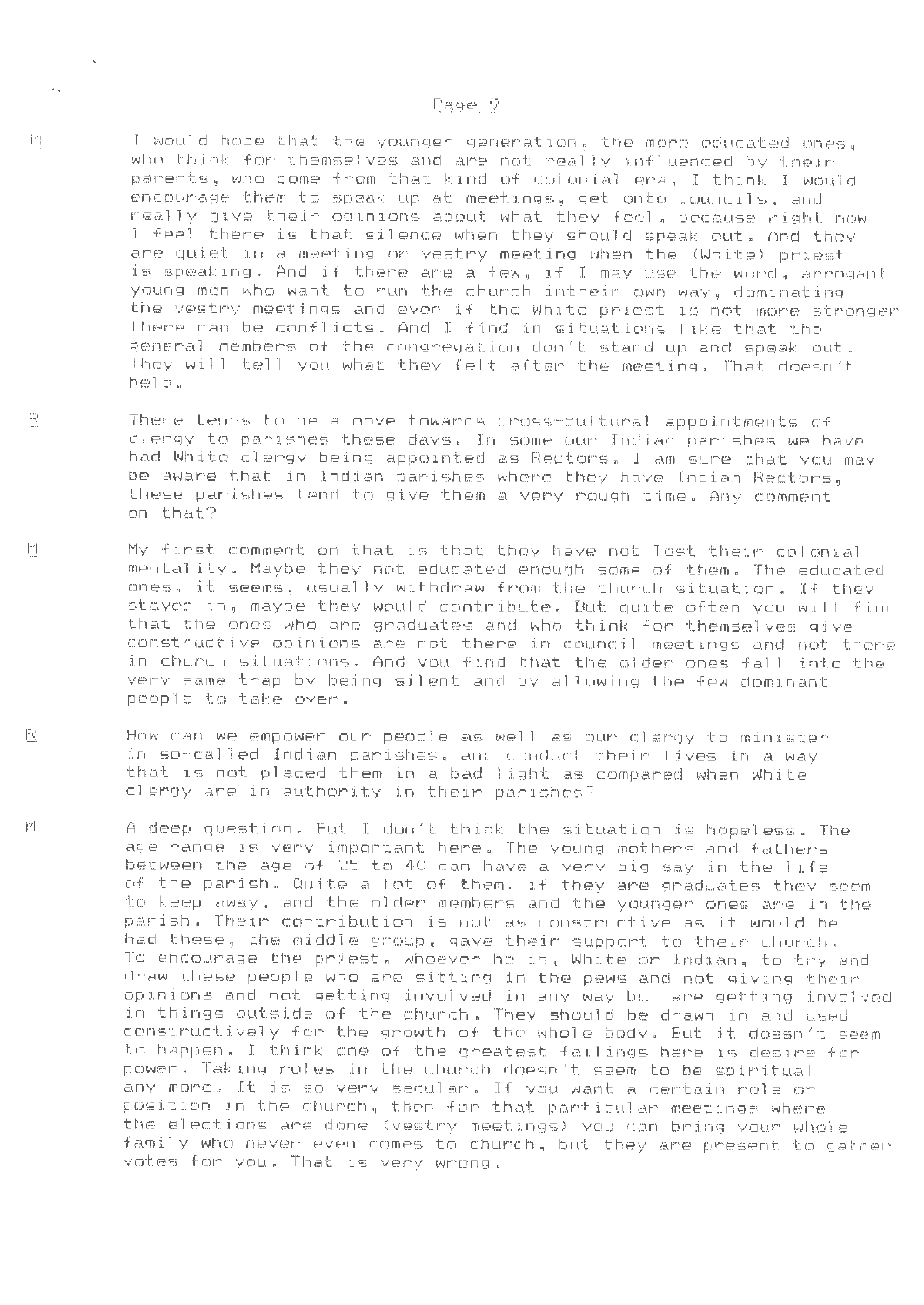- When you look back on the years of your father's time as an 中心 Indian priest, in two Indian parishes, very significant parishes, how would you compare his experiences as an Indian priest with Indian priests in Indian parishes today?
- $\vert \mathbf{v} \vert$ He may have had difficulties along the same lines and I think they would have elected those who were teachers of the early days, those who were educated. Being a closer community and smaller congregation he could get more response from them than from a larger congregation with more educated people as you have now but are not a close family as the church should be. And so you get the same ones who want the power or want the authority returning each year with the same kind of roles. Sometimes you can have three to five years with the same people dominating the church.
- $\left\lceil \frac{1}{2} \right\rceil$ Do you think things have changed in respect of cross cultural appointments of clergy today? How do you see it in comparison with the old days?
- A change will come about . It is a positive change . ... 꼰
- 八 Do you think it is a positive thing to have cross-cultural aopointments today?
- $|\nabla|$ I think it is a positive thing. But I would l 1ke to see more of a team ministry where individual talents can be shared among many churches. They could then come together and share notes about what is needed than have one parish priest who may be very good at evangelising, but cannot even chair a meeting and because of his lack in administrative skills, and so loses out to the people who want to dominate in that situation. A shared ministry will help. That could be White, Black Indian, whoever.
- R Do you think it is easier or difficult to be an indigeneous priest in a parish today?
- $\mathbb{M}$ I think it is difficult. The congregation know you because you come from that parish. They know your weaknesses, your strengths. If they like you fine. But if they don't like you they can be difficult. But if they don't know you at all when you come from another parish, well then they bide their time ......
- $\mathbf{F}^*$ Do you think it was a good thing that your father came from outside? (the parish)
- 置 Yes. Because I used to hear comments about the Revd J.C . David. Because he came from the local parish in Pietermazritzburg (St Paul's) he was not accepted with open arms, there was more criticism.
- 置 Revd David's appointment to St Paul's as a priest, the parish from he came, was a very nagative experience for him?
	- Yes

 $\mathbb{M}$